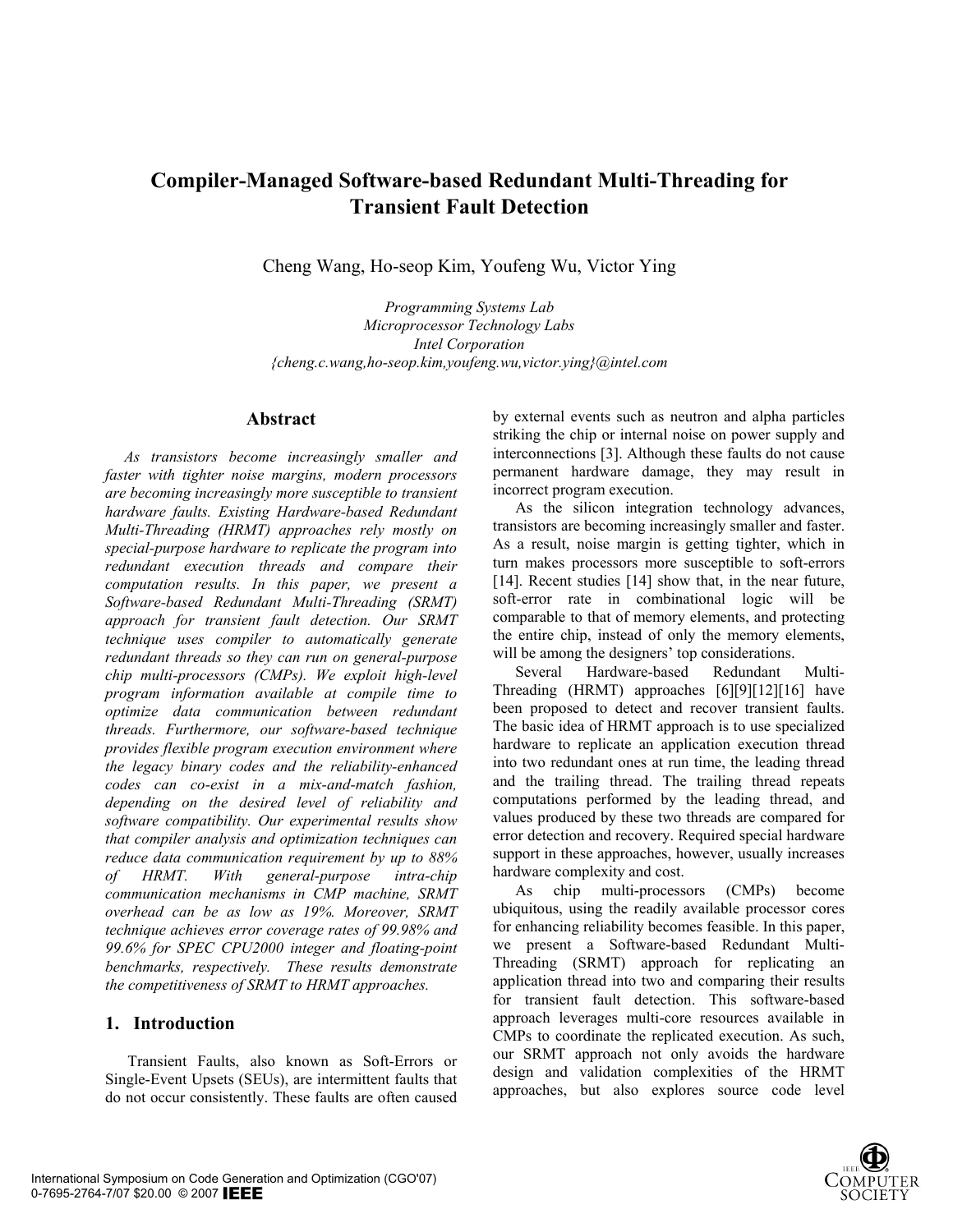information via sophisticated compiler analysis to reduce error checking overhead.

Moreover, SRMT is flexible: applications enhanced with SRMT and regular applications without SRMT can run simultaneously on the same CMP system for different reliability and performance requirements. Our SRMT implementation also supports combining SRMT code and existing non-SRMT binary code (OS provided libraries, for example) in the same application, which makes it possible to dynamically adjust the application reliability and performance trade-off based on run-time information and user selectable policies.

Note that we cannot simply run the same application twice and compare the results for transient fault detection. The application may have permanent updates to system storage, such as data base and memory mapped I/O. There may also be non-deterministic behavior such that different runs of the same program produce different executions. In general, simply running the program twice is not suitable for error detection. Our approach deterministically replicates the application thread execution through compiler analysis and transformation, and hence, is different from process-level redundant execution [10], which tries to run an application in two separate processes and synchronize the two processes at system call boundaries. Non-deterministism caused by program bugs such as uninitialized variables, or data racing on shared memory accesses in multithreaded applications such as spin-locks, may prevent the two processes from seeing the same sequence of system calls, and thus the process-level redundant execution may result in false positive error reports.

This paper makes the following contributions.

- We believe that this is the first attempt to use a second core for software-based redundant execution and guarantee no false positive errors even in the presence of non-deterministism caused by data racing in multi-threaded applications.
- Our SRMT technique uses compiler analysis and optimizations to filter out data references that do not need communication between leading and trailing threads and identify variables whose side effects are harmless in the event of an error. These optimizations can reduce the communication demand from 5.2 bytes per cycle in HRMT [6] to about 0.61 bytes per cycle in SRMT (an 88% reduction).
- We demonstrate a novel technique to integrate SRMT code with non-SRMT binary code in the same application. This is important for applications where parts of them are not sensitive to faults or have built-in fault tolerance features, or are library code available only in binary form.
- For general purpose chip multi-processors with an intra-processor communication queue, our experiment shows that the SRMT approach incurs only about 19% overhead. This is competitive to more complicated HRMT approaches [12].
- Currently, our SRMT implementation achieves error coverage rates of 99.98% and 99.6% for SPEC CPU2000 integer and floating-pointer programs, respectively, which are again competitive with the hardware and other software approaches.

The rest of the paper is organized as follows. Section 2 overviews the related work. Section 3 describes compiler transformations for SRMT. Section 4 discusses the run-time thread communications in SRMT. Section 5 presents the experimental results. Section 6 concludes the paper and discusses future work.

# **2. Related Works**

Chip-level Redundant Threading (CRT) [9] and Chip-level Redundantly Threaded multi-processor with Recovery (CRTR) [6] are proposals for transient fault detection and recovery, respectively, based on chip multi-processors. These techniques rely mostly on special purpose hardware to replicate the program into redundant execution and compare their results.

Simultaneous and Redundantly Threaded (SRT) processors [12] and Simultaneously and Redundantly Threaded processors with Recovery (SRTR) [16] are proposals for transient fault detection and recovery, respectively, based on Simultaneous Multi-Threading (SMT) processors [23]. Again, they rely on special hardware extensions.

Recently, several lightweight HRMT approaches [25] [26] [27] [28] have been proposed to duplicate only a subset of the dynamic instruction streams at the cost of possibly lower error detection and recovery rate. The idea behind these "partial redundant threading" approaches is to improve the overall cost-effectiveness to make reliable computing practical. We believe that the cost-effectiveness can be further improved with software or software-hardware hybrid approaches like SRMT.

There are other types of software-based fault tolerance schemes. Instruction-level fault tolerance techniques [2][13], such as SWIFT [17], provide transient fault tolerance by duplicating program execution at the instruction granularity within the same thread. SWIFT targets Itanium Processor Family (IPF) processors where the large number of general-purpose registers (GPRs) permits relatively small overhead for instruction-level redundant execution. The scenario is

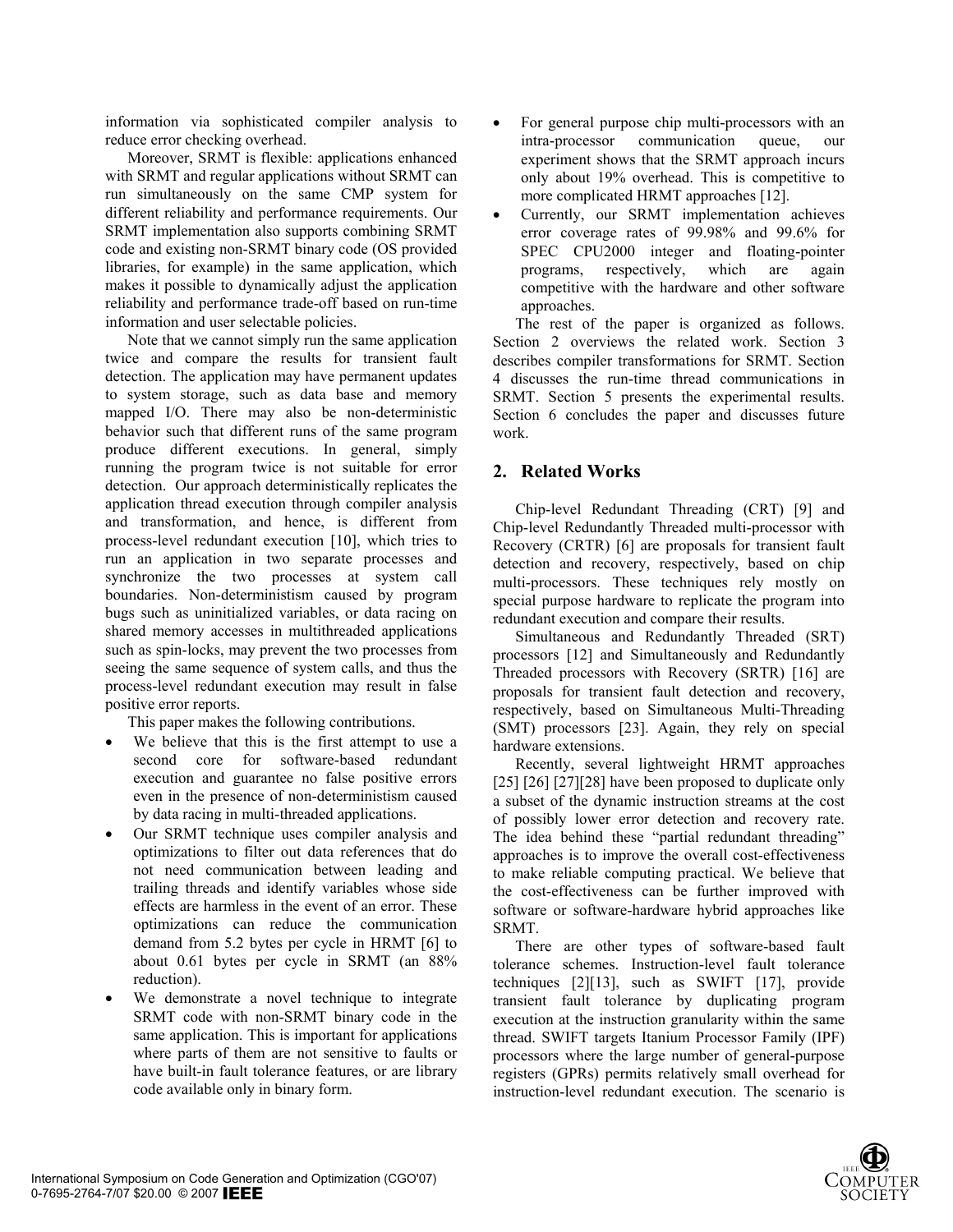| Issues                                   | SRT/SRTR | <b>CRT/CRTR</b> | Instruction-level<br>redundancy | Process–level<br>redundancy | Thread-level<br>redundancy (SRMT) |
|------------------------------------------|----------|-----------------|---------------------------------|-----------------------------|-----------------------------------|
| Special hardware                         | Yes      | Yes             | No                              | N <sub>0</sub>              | N <sub>0</sub>                    |
| Limited by single<br>processor resource  | Yes      | No              | Yes                             | N <sub>0</sub>              | N <sub>0</sub>                    |
| False positive due to<br>non-determinism | No       | No              | No                              | Yes                         | N <sub>0</sub>                    |

**Table 1. Comparison among Different Fault Tolerance Approaches**

very different for the IA-32 architecture, however, which only has 8 GPRs. Based on our experiments, and also confirmed by experimental results in [13], instruction-level redundancy on IA-32 incurs much higher overhead than on register-rich architectures such as IPF. Our SRMT approach targets for IA-32 and explores CMP capabilities so that its overhead is not limited by single processor resources.

Process-level fault tolerance techniques, such as Somersault [10], replicate the application in two independent processes, and rely on a special software layer to synchronize system calls between the two processes. Somersault assumes that the two processes will issue the same system calls to the software layer, which then executes those system calls only in one process and duplicates return values to the two processes. However, many programs have nondeterministic behaviors and therefore two processes may not be able to generate exactly the same sequences of system calls and hence may report false positive errors.

As a summary, we compare different fault tolerance approaches in Table 1. SRMT is the only approach that does not require specialized hardware, is not limited by a single processor resource, and can handle nondeterministic events correctly.

# **3. Compiler Transformation for SRMT**

Like HRMT approaches, our SRMT approach replicates original program execution into two communicating threads, the leading thread and the trailing thread. The leading thread performs all operations in the original program with additional operations to communicate with the trailing thread. The trailing thread transparently replicates computations of the leading thread and compares its results with those from the leading thread to detect transient faults. For correctness, our compiler treats the leading thread as the original thread in the program and the trailing thread as a helper thread which only helps to detect transient fault

but never affects the correctness of the program execution.

The fault model in our SRMT approach can be defined in term of Sphere of Replication (SOR) [12]. The operations within SOR are replicated to run in both threads and the operations out of SOR run only in the leading thread. For simplicity, we also call the operations within SOR as repeatable operations and operations out of SOR as non-repeatable operations.

In our SRMT approach, we define the following non-repeatable operations:

**System calls for I/O operations:** I/O operations must be outside SOR due to their non-repeatable external effects (e.g. a user may see the same output string twice on the monitor if we replicate the output system calls).

**Shared memory access operations:** In some applications (for example, multithreaded applications), data racing on shared memory access may lead to nondeterministic application behaviors. Therefore, in our SRMT approach, we also put the shared memory access operations outside SOR. As with other approaches [2] [6] [9] [12] [13] [16] [17], we rely on existing storage array protection mechanisms, such as ECC, for transient fault detection in shared memory.

For the SRMT scheme to work, we need to address the following issues: 1) what needs to be duplicated for redundancy; 2) what needs to be checked for transient fault detection; 3) how to efficiently provide fail-stop property when a fault is detected; 4) how to generate efficient code for the leading and trailing threads and integrate binary functions. All these issues are addressed below with compiler optimizations to resolve them efficiently.

### **3.1 Values Duplicated for Redundancy**

In the model of SOR, all the values come into SOR need to be duplicated. Therefore, we need duplicate the following types of values in the trailing thread:

**Return values of shared memory load operations:**  These values come into SOR through shared memory loads.

**Return values of system calls:** These values come into SOR through system calls.

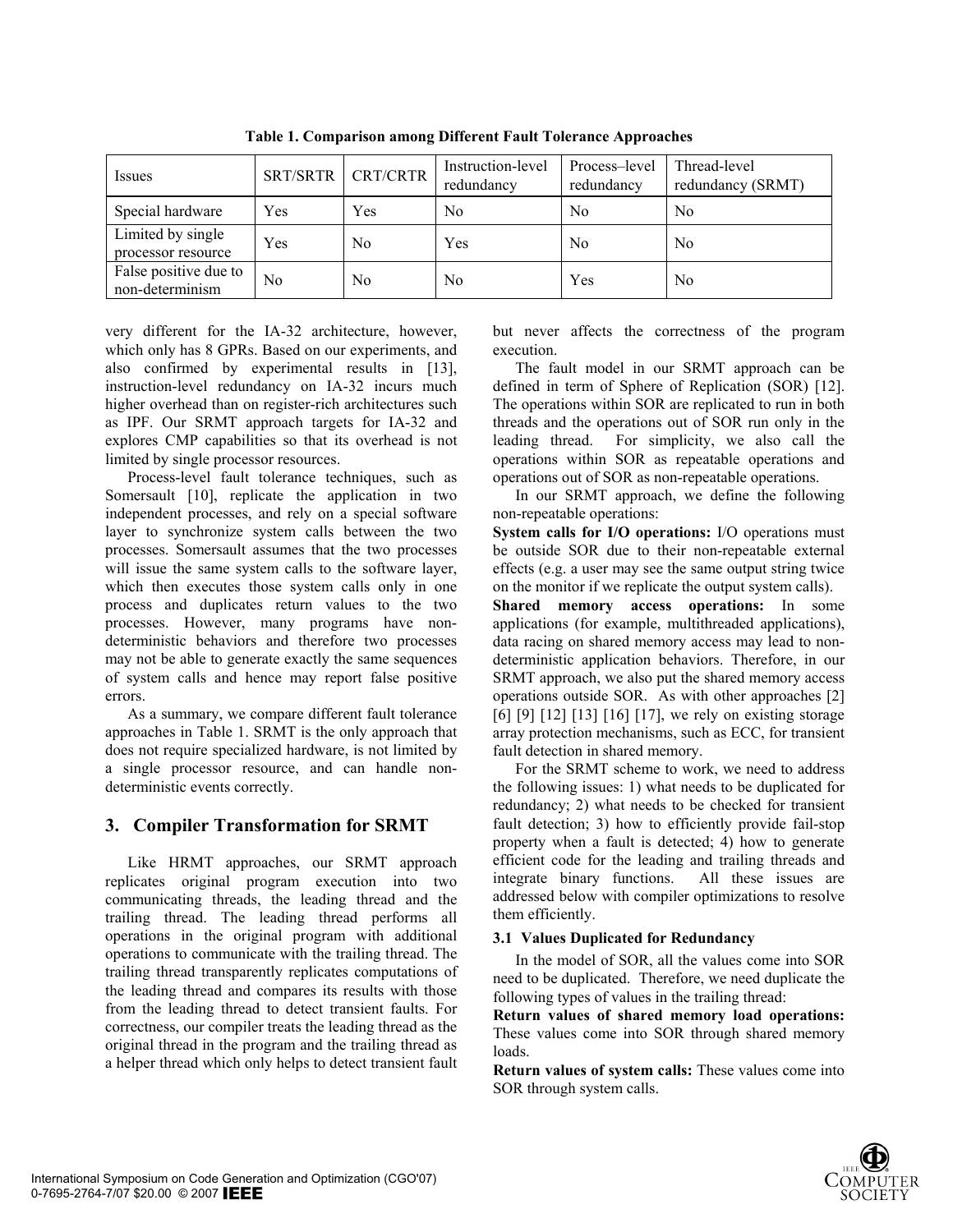To duplicate the same value in the trailing thread, the leading thread needs send the value to the trailing thread. Figure 1 shows an example of a shared memory load operation, where the trailing thread uses the value r1 sent from the leading thread, rather than repeating the operation.

| $#$ original code    | # leading thread                    | # trailing thread                |
|----------------------|-------------------------------------|----------------------------------|
| $ldr1$ , [mem1]      | $ldr1$ , [mem1]<br>send $r1$ ------ | $\blacktriangleright$ receive r1 |
| $\frac{1}{2}$ use r1 | $\frac{1}{2}$ use r1                | $\frac{1}{2}$ use r1             |

#### **Figure 1. Redundant computation of shared memory load operations**

Global variables may be accessed by different threads. Therefore, loading and storing a global variable should be treated as a shared memory access. On the other hand, operations that operate on non-addresstaken local variables can be duplicated since they operate only on non-shared data which could be either in registers or on local stack, depending on whether or not there are enough registers to hold them.

| # original code               | $#$ leading thread | $#$ trailing thread            |
|-------------------------------|--------------------|--------------------------------|
| Foo $() \{$                   | Leading foo() $\{$ | Trailing foo() $\{$            |
| $\frac{1}{x}$ is shared       |                    |                                |
| $int x$ ;                     | int x              | $\frac{1}{\pi}$ no duplicate x |
| $\frac{1}{\pi}$ is non-shared |                    | $\frac{1}{2}$ duplicate p      |
| int $\ast p$ ;                | int $\ast p$ ;     | int $\ast p$ ;                 |
|                               |                    |                                |
| $p = \&x$                     | send $\&x$ .       | receive &x:                    |
|                               | $p = \&x$ :        | $p = \&x$ .                    |
|                               |                    |                                |
| use x;                        | send $x$ :         | receive x:                     |
|                               | use x              | use x                          |
|                               |                    |                                |
|                               |                    | $\frac{1}{2}$ directly use p   |
| use p                         | use p              | use p                          |
|                               |                    |                                |



For local variables that are accessed through pointers (address-taken local variables), however, we still have to treat them as shared memory because different threads may access them through pointers. For example, a parent thread may allocate data in its own stack and shares the data with child threads by passing the data pointer to child threads. In our SRMT approach, we allocate only a single copy of shared local data in the leading thread's stack and send the loaded value to the trailing thread if it is needed there. Furthermore, the trailing thread may need the address of the local variable for its computation. In this case, the leading thread needs to pass the address to the trailing

thread. Figure 2 shows an example of a shared local variable x and a non-shared local variable p.

### **3.2 Values Checked for Error Detection**

In the model of SOR, all the values go out of SOR need to be checked. Therefore, we need check the following types of values:

**Addresses of shared memory load operations:** These values go out of SOR through shared memory loads.

**Addresses of shared memory store operations:** These values go out of SOR through shared memory stores.

**Values to be stored into shared memory:** These values go out of SOR through shared memory stores.

Parameters passed to system calls: These values go out of SOR through system calls.

To check a value for transient fault, the leading thread sends the value to the trailing thread. The trailing thread computes its own value and compares it with the value from the leading thread. If a mismatch is found, an error is reported.

Figure 3 shows examples of error checking for a load address, a store address, and its store value. The operation "check x and y" is a shorthand for "if  $(x != y)$ " signal error". Note that, unlike HRMT approaches, the store operation in this example is performed in the leading thread even if the trailing thread signals an error. We will address the fail-stop issue in next section.

| # original code              | # leading thread                | $#$ trailing thread        |
|------------------------------|---------------------------------|----------------------------|
| $\sqrt{\frac{1}{2}}$ compute | $\frac{1}{\text{compute}}$ mem1 | $\ell$ compute mem $\ell$  |
| mem l                        | $\ddotsc$                       |                            |
|                              | send mem1                       | receive mem1'              |
| ldr1, [mem1]                 | $ldr1$ , [mem $1$ ]             | check mem1 and             |
|                              |                                 | $m$ em $1$ '               |
|                              | send r1                         | receive r1                 |
|                              | $\sqrt{\frac{1}{2}}$ compute r2 | //compute $r2$             |
| //compute $r2$               | $\ell$ compute mem $2$          | $\ell$ compute mem2        |
| $\sqrt{\frac{1}{2}}$ compute |                                 |                            |
| $m$ em $2$                   | send mem <sub>2</sub>           | receive mem2'              |
| .                            |                                 | check mem <sub>2</sub> and |
| st $r2$ , [mem2]             |                                 | $m$ em $2$ '               |
|                              | send r2                         | receive r2'                |
|                              | st $r2$ , [mem2]                | check $r2$ and $r2$        |

### **Figure 3. Values checked by the trailing thread**

### **3.3 Fail-stop Optimizations**

Fail-stop is an important requirement for all error detection techniques. When an error is detected, the program must stop the operations that may have adverse side effect to the outside world, such as changing critical data on disk or sending message to the network.

For an operation, e.g. a store, that must stop when its operands are affected by a fault, the leading thread has to wait for an acknowledgement from the trailing thread indicating that the operation is not affected by a

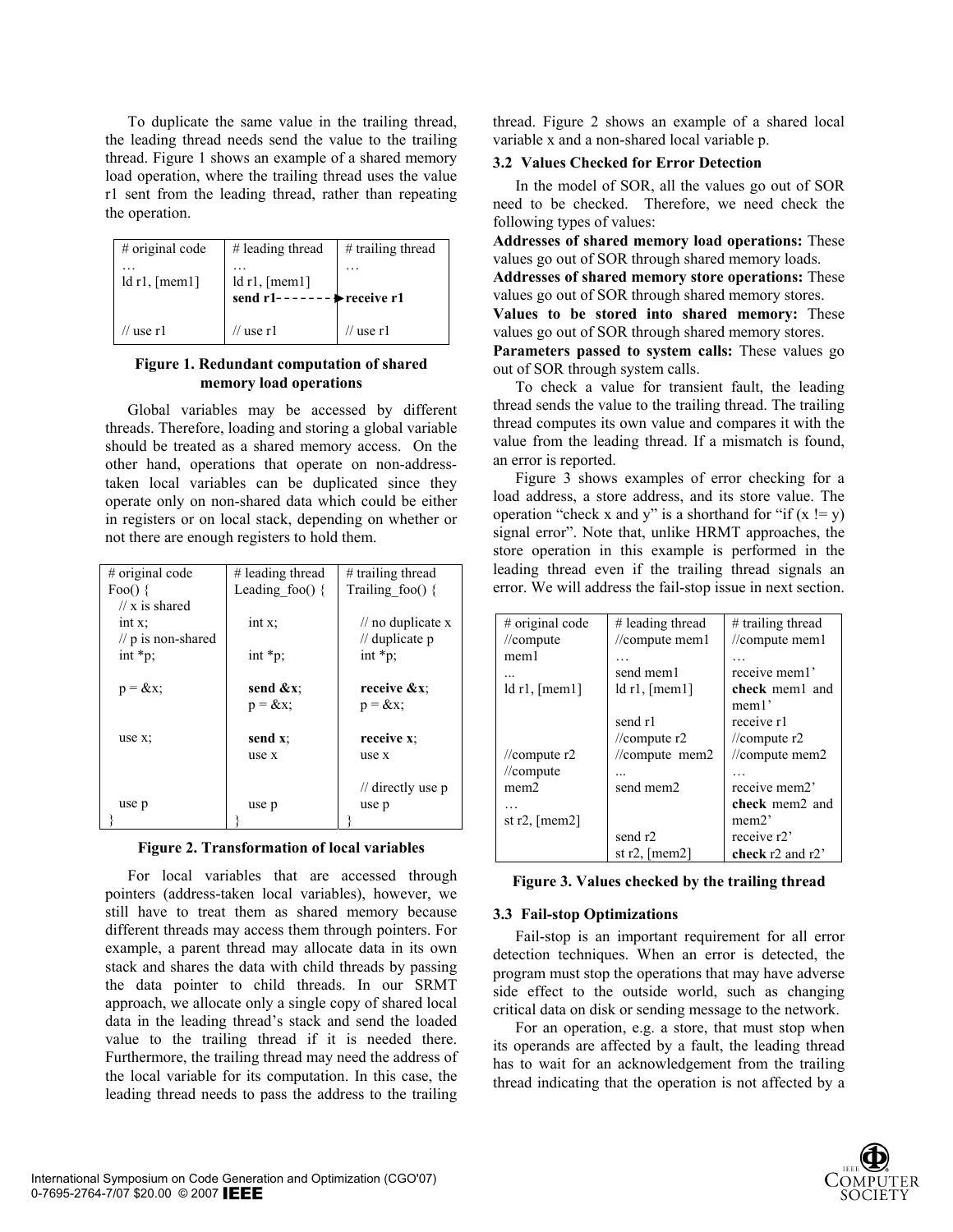fault (see Figure 4). The wait operation is expensive as the leading thread cannot make forward progress while the acknowledgement travels from the trailing thread to the leading thread. We could let the trailing thread perform the store after it performs the error checking. Still, other operations in the leading thread may potentially be aliased with this store and have to wait for an acknowledgement from the trailing thread before they can proceed. In this subsection, we focus on compiler optimization to minimize the number of memory operations that are needed to fulfill the failstop requirements.

| # original code            | # leading thread                 | $#$ trailing thread                        |
|----------------------------|----------------------------------|--------------------------------------------|
| $\ell$ compute mem $1$     | $\ell$ compute mem $1$           | $\frac{1}{2}$ compute mem1                 |
|                            |                                  |                                            |
| $ldr1$ , [mem1]            | send mem1                        | receive mem1'                              |
|                            |                                  | check mem1 and<br>mem <sup>1</sup>         |
|                            | wait(ack) $\blacktriangleleft$ - | signal(ack)                                |
|                            | $ldr1$ , [mem1]                  |                                            |
|                            | send r1                          | receive r1                                 |
| // compute $r2$            | //compute $r2$                   | //compute $r2$                             |
| $\frac{1}{2}$ compute mem2 | $\ell$ compute mem $2$           | $\ell$ compute mem $2$                     |
|                            |                                  |                                            |
| st $r2$ , [mem2]           | send mem2                        | receive mem2'                              |
|                            | send r2                          | receive r2                                 |
|                            |                                  | check mem <sub>2</sub> and<br>$m$ em $2$ ' |
|                            |                                  | check r2 and r2'                           |
|                            | wait(ack) $\blacktriangleleft$   | signal(ack)                                |
|                            | st $r2$ , [mem2]                 |                                            |

#### **Figure 4. Acknowledgements for fail-stop**

In order to minimize the number of memory operations that must be fail-stop, we note that compiler is allowed to move a regular store above a regular load operation, as long as data dependence is not violated. When the load operation generates a run-time error, e.g. via null pointer checking or array bound checking, however, the store might have already completed. In this case, the store is not fail-stop with respect to the original program order before the compiler optimizations. Similarly, our SRMT compiler does not need to guarantee fail-stop for regular loads/stores, which gives compiler more freedom in optimizations. For volatile loads/stores and shared stores, on the other hand, compiler is not allowed to move them across other memory operations. Note that some volatile variables are memory-mapped I/O ports, and both load and store to such a variable have externally visible side effects and therefore they must be made fail-stop. Similarly, some shared-memory locations are memorymapped files, and fail-stop is needed to prevent the side effect from getting into the files.

Consequently in our SRMT implementation, we use variable attributes available to compiler to identify volatile and shared variables, and only generate acknowledgements for them. Since volatile and shared variables account for only a small portion of all variables, the acknowledgement overhead does not affect overall performance much. We believe this represents a significant advantage of our compilerbased approach over hardware and binary tool based approaches, where high-level language information is not available.

Figure 4 shows an example code with acknowledgements for fail-stop support, assuming [mem1] and [mem2] are volatile memory locations. We only need a single semaphore variable named as "ack" for the fail-stop synchronizations from the trailing thread to the corresponding leading thread.

In summary, we have the following types of variables:

**Repeatable operations:** operations that use registers or thread local stack variables whose addresses are not taken and used globally. These operations can be executed in both threads.

**Non-repeatable non-fail-stop operations:** operations that access global variables or stack locations whose addresses are taken and used globally. These operations are executed in the leading thread, without waiting for acknowledgement from the trailing thread.

**Non-repeatable fail-stop operations:** operations that access volatile and shared variables. These operations are executed in the leading thread, and must wait for acknowledgement from the trailing thread before they are performed.

Repeatable operations are the cheapest ones and our SRMT compiler tries to discover as many of them as possible, utilizing such optimizations as register promotion and partial redundancy elimination [8]. Nonrepeatable fail-stop operations are the most expensive ones, but fortunately they are not used frequently in most applications.

Since we relax the fail-stop requirements for some memory operations, a soft-error may cause a program to generate an exception in the leading thread even if the error would be detected in the trailing thread. In our SRMT framework, compiler can install signal handlers to detect various exceptions (segmentation faults, illegal instruction, divide by zero, etc.). Any such error detected by a handler has the same benefit as being detected by the trailing thread: preventing silent data corruption (SDC) from happening.

### **3.4 Code Generation and Interaction with Binary Functions**

Since we cannot duplicate non-repeatable operations in the trailing thread, it is inefficient for the leading

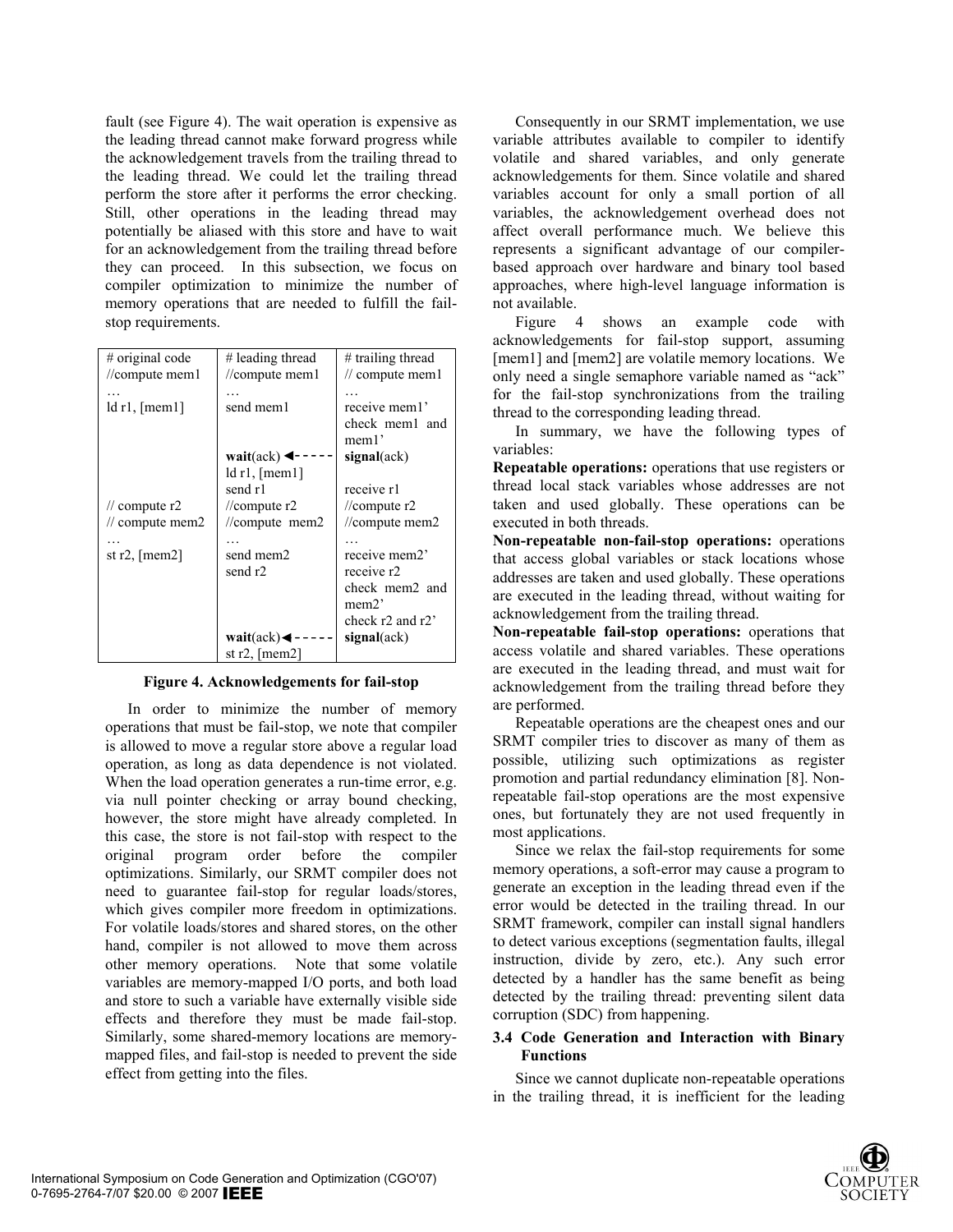thread and the trailing thread to use the same code: we would have to put guarding conditions in the code for the two threads of execution, which would incur extra run-time overhead. In our SRMT approach, we use compiler to generate two differently specialized versions of code, the LEADING version for the leading thread and the TRAILING version for the trailing thread. Although this approach improves performance, it also poses challenges.



**Figure 5. A scenario of SRMT code calling a binary function which calls back to an SRMT function** 

In applications compiled by our SMRT compiler, a

LEADING version function often makes calls to LEADING version functions and a TRAILING version function to TRAILING version functions. However, the application may also call functions that must run in a single thread. This situation arises when part of the application is not sensitive to faults (e.g. playing DVD), is already hand-coded with fault-tolerance features [4], or is third party library code without source for recompilation (we refer these parts of the application *binary functions* in this paper). Furthermore, a binary function may also call back an SRMT function. Since the binary function can only be executed by the leading thread, the trailing thread will pause when a binary function is entered and resume when the function returns or calls back an SRMT function. This scenario is illustrated in Figure 5 (b).

Calling a binary function from an SRMT function is relatively easy to handle, as we may simply treat the binary function call as a non-repeatable operation. The leading thread calls the binary function and sends the return results to the trailing thread. The trailing thread uses the result without calling the binary function.

Handling a call back from a binary function to an SRMT function is more involved. For a function compiled with the SRMT compiler, we need an EXTERN version, a wrapper, of the function in addition to the LEADING version and the TRAILING version of the function. The EXTERN version has the same prototype as the original function so it can be directly called by a binary function. When an EXTERN

| leading main() {                       | trailing main() {               | // EXTERN version of bar     |
|----------------------------------------|---------------------------------|------------------------------|
|                                        |                                 | EXTERN bar() $\{$            |
| $\frac{1}{2}$ call binary function foo | // wait for notification loop   | // notify trailing thread    |
| $ret = foo()$ ;                        | $\text{do}$ {                   | // with function pointer     |
| $\frac{1}{2}$ notify call end          | $\frac{1}{2}$ get notification  | $\frac{1}{2}$ and parameters |
| send END CALL;                         | receive func;                   | send trailing bar;           |
|                                        | $\frac{1}{2}$ check call end    | send parameters;             |
|                                        | $if(func == END CALL)$          | leading $bar()$ ;            |
|                                        | break;                          |                              |
|                                        | $\frac{1}{2}$ get parameters    |                              |
|                                        | receive parameters;             | // binary function foo       |
|                                        | $\frac{1}{2}$ call trailing bar | foo() $\{$                   |
|                                        | call *func with parameters;     |                              |
|                                        | $\}$ while(1);                  | $ret = bar()$ ;              |
| $\frac{1}{2}$ pass return value        | // get function return value    |                              |
| send ret;                              | receive ret;                    |                              |
|                                        |                                 |                              |
|                                        |                                 |                              |
| // LEADING version of bar              | TRAILING version of bar         |                              |
| leading bar() { }                      | trailing bar() { }              |                              |
| a)                                     | $\mathbf{b}$                    | $\left( c\right)$            |

**Figure 6. Code generation for handling call to and call back from a binary function** 

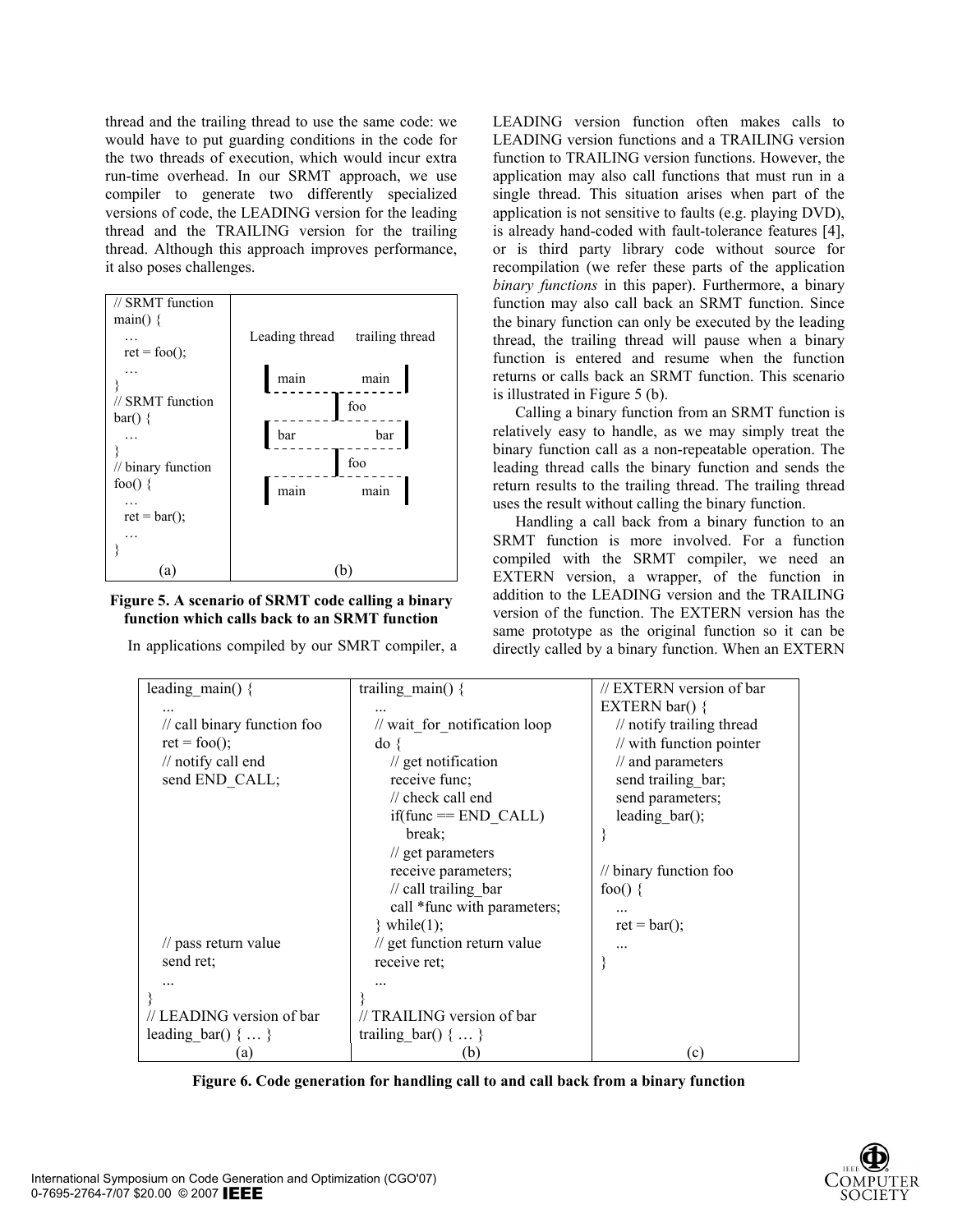function is called by a binary function, it not only executes the leading version of the SRMT function, but also requests the trailing thread to execute the trailing version of the SRMT function.

Figure 6 shows the SRMT code capable of handling call-to and call-back from binary functions for the test case shown in Figure 5 (a). *leading\_main* calls binary function *foo*. It sends the *END\_CALL* and the return value *ret* to the trailing thread after the function call returns (Figure 6 (a)). *trailing\_main* waits in a wait for notification loop until it receives *END\_CALL* (Figure 6 (b)). When the binary function *foo* calls back SRMT function *bar*, the EXTERN version of function *bar* notifies the trailing thread by sending the corresponding function pointer *trailing\_bar* and the corresponding parameters to the trailing thread so that the trailing thread can correctly make a call to *trailing\_bar* with the function pointer and parameters (Figure 6 (c)).

The above scheme also works for function calls through pointers. A function pointer points to either an EXTERN version of an SRMT function or a binary function. The SRMT compiler generates code as if the indirect call is to a binary function (e.g. the code similar to those in Figure 6 (a) and (b)). If the callee function turns out to be an SRMT function, its EXTERN function will be called, which in turn calls the leading function and notifies the trailing thread to execute the trailing function.

In the above, we assume a callee function always returns normally. For the special non-return or abnormal-return functions such as *setjmp*, *longjmp* and *exit*, we provide our special versions of these functions so they can be called by either an SRMT function or a binary function.

Figure 7 shows our special leading (a), trailing (b), and EXTERN (c) versions of setjmp and longjmp, where \_setjmp and \_longjmp represent the inlined common bodies of the setjmp and longjmp, respectively. The key observation is that the leading and trailing versions of the setjmp/longjmp should use different environments so that the leading longjmp jumps to the environment (*env*) set by the leading setjmp, and the trailing longjmp jumps to the environment *(new env)* set by the trailing setjmp. We maintain a hash table in the trailing thread for mapping the environments between the leading thread and the trailing thread. The *hash\_alloc* function allocates a new entry in the hash table and the *hash\_lookup* function searches the hash table for an entry. When the leading thread calls a binary function, say *foo*, which in turn calls an EXTERN version of setjmp or longjmp, the EXTERN version of setjmp or longjmp notifies the trailing thread to run the TRAILING version of these functions and also performs the setjmp or longjmp operations for the leading thread. Notice that, when the EXTERN version of setjmp/longjmp is called, the trailing thread must execute the wait for notification loop at the call site of the binary function *foo* (see Figure 6 (b))

### **4. Run-time Thread Communication**

The main challenge to our SRMT approach is the

| // LEADING version               | // TRAILING version              | // EXTERN version                                  |
|----------------------------------|----------------------------------|----------------------------------------------------|
| leading setimp(env) {            | trailing setimp(dummy) {         | setimp(env) $\{$                                   |
|                                  | receive env;                     | // notify trailing thread to run trailing setimp   |
| send env;                        | hash alloc(env, new env);        | send trailing setimp                               |
| $setimp(\text{env});$            | setjmp(new env);                 | send dummy                                         |
|                                  |                                  |                                                    |
|                                  |                                  | send env                                           |
|                                  |                                  | setjmp $(env)$ ;                                   |
|                                  |                                  |                                                    |
|                                  |                                  |                                                    |
| leading long $\text{imp}(env)$ { | trailing $longimp(dummy)$ {      | longjmp(env) {                                     |
|                                  | receive env;                     | // notify trailing thread to run trailing long imp |
| send env;                        | new $env = hash \, lookup(env);$ | send trailing longjmp                              |
| $longimp(\text{env});$           | longjmp(new $env$ );             | send dummy                                         |
|                                  |                                  |                                                    |
|                                  |                                  | send env                                           |
|                                  |                                  | $longimp(\text{env});$                             |
|                                  |                                  |                                                    |
| (a)                              | (b)                              | (c)                                                |

|  | Figure 7. SRMT version of setjmp and longjmp |  |
|--|----------------------------------------------|--|
|--|----------------------------------------------|--|

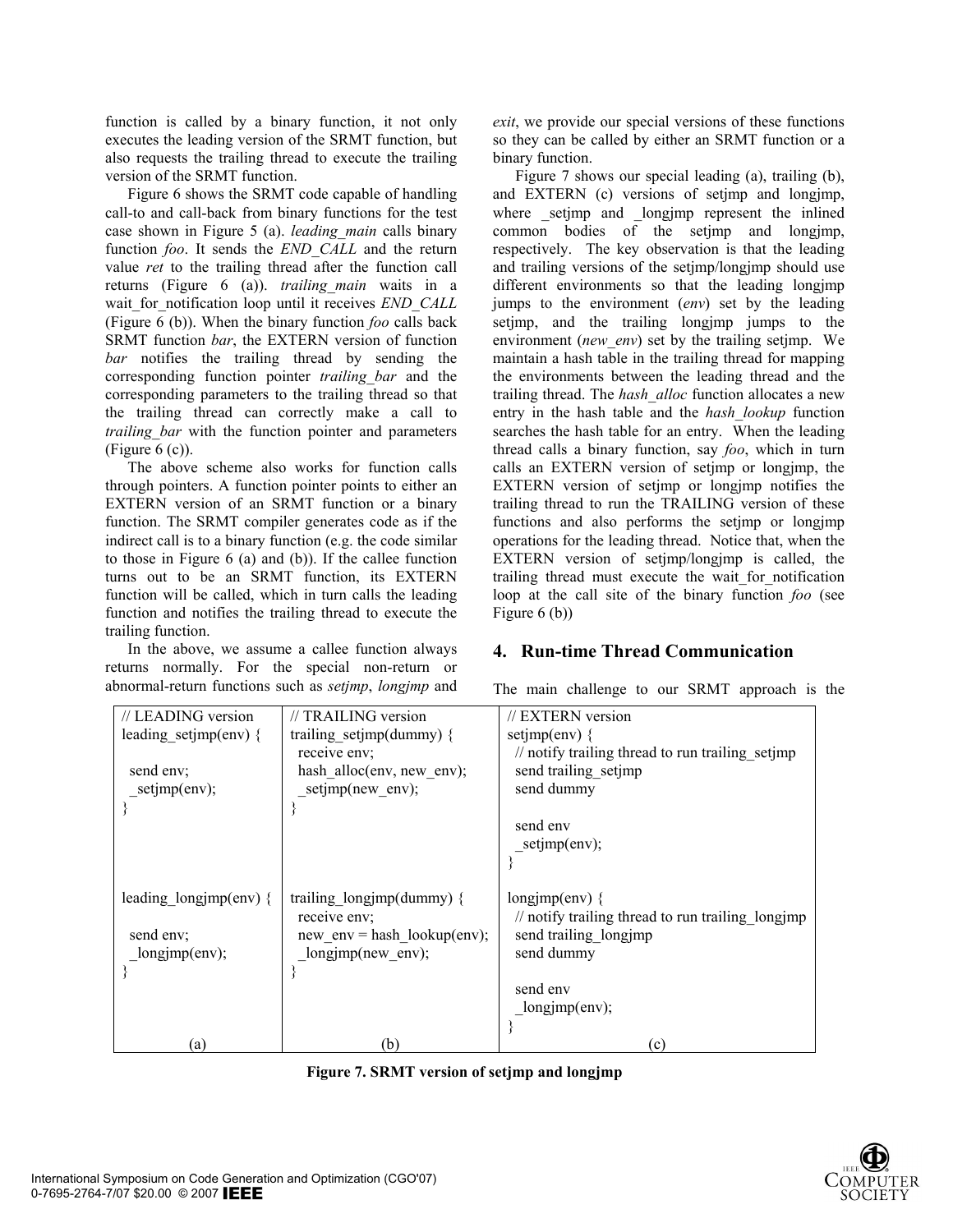communication overhead between the leading and trailing threads. In this section, we present a software queue technique to reduce the communication overhead on traditional shared-memory multi-processors (SMP) and explore chip multi-processor (CMP) supports, such as shared cache and communication queues to reduce the communication overhead.

#### **4.1 Software Queue**

For existing multi-processor systems, SRMT may use a circular software queue for data communications between the leading thread and the trailing thread. Specifically, the "send" operation can be implemented with an "*enqueue*" operation and the "receive" with a "*dequeue*". If implemented naively, however, those *enqueue* and *dequeue* operations can cause excessive amount of cache coherence traffic between the leading thread's cache and the trailing tread's cache.

| enqueue(data) $\{$          | $dequeue()$ {                  |
|-----------------------------|--------------------------------|
| $buffer[tail DB] = data;$   | if(head DB % UNIT $== 0)$ {    |
| tail $DB = (tail DB + 1)$   | $head = head DB;$              |
| % QUEUE SIZE;               | while $(head\ DB == tail\ LS)$ |
| if(tail DB % UNIT $== 0)$ { | tail $LS = tail$ ;             |
| while(tail_DB==head LS)     |                                |
| head $LS = head;$           | $data = buffer[head DB];$      |
| $tail = tail DB$ ;          | head $DB = (head DB + 1)$      |
|                             | % OUEUE SIZE;                  |
|                             | return data;                   |
|                             |                                |

**Figure 8 Optimized software queue** 

We implemented two optimizations, Delayed Buffering (DB) and Lazy Synchronization (LS), to increase communication granularity and reduce synchronization overhead [24]. Figure 8 shows the implementation. With DB technique, the leading thread buffers enqueued data (through the use of *head\_DB* and *tail DB*) and communicates to the trailing thread only when enough (*UNIT*) data have been accumulated. The LS technique does not check the shared synchronization variables (e.g. the queue *head* and *tail* variables) for each *enqueue*/*dequeue* operation. Instead, we keep local copies of the shared variables (in *head\_LS* and *tail\_LS*) and trigger the communication of shared synchronization variables in a lazy way such that the accesses to shared variables are minimized. The data communication through the shared memory between processors leads to cache misses in the cache coherence protocol. With a simple Word Counter (WC) program, Our DB and LS techniques together reduce 83.2% L1 cache misses and 96% L2 cache misses.

Although the optimized software queue implementation is efficient enough for applications with coarse-grained communications, it is still quite heavyweight for those fine-grained communication patterns in SRMT. There are two sources of overheads with software queue in SRMT: Firstly, queue manipulation for each load/store requires many instructions; this leads to significant instruction count expansion. Secondly, the producer-consumer communication between two caches traversing the cache hierarchy is very expensive, as will be shown in the evaluation section.

#### **4.2 Explore CMP hardware features for fast thread communications**

Faster communication hardware in emerging chip multi-processor systems may help reduce SRMT communication overhead. For example, if the leading thread and the trailing thread can access a shared onchip cache, rather than going out all the way to the shared main memory and back, our software circular queue implementation will result in much less coherence overhead. For another example, if the leading thread and the trailing thread can communicate through a hardware queue, both operations to manipulate the software queue and coherence overhead can be significantly reduced. A number of recent studies have



**Figure 9. Fault injection distributions for SPEC2000 Integer Benchmarks** 

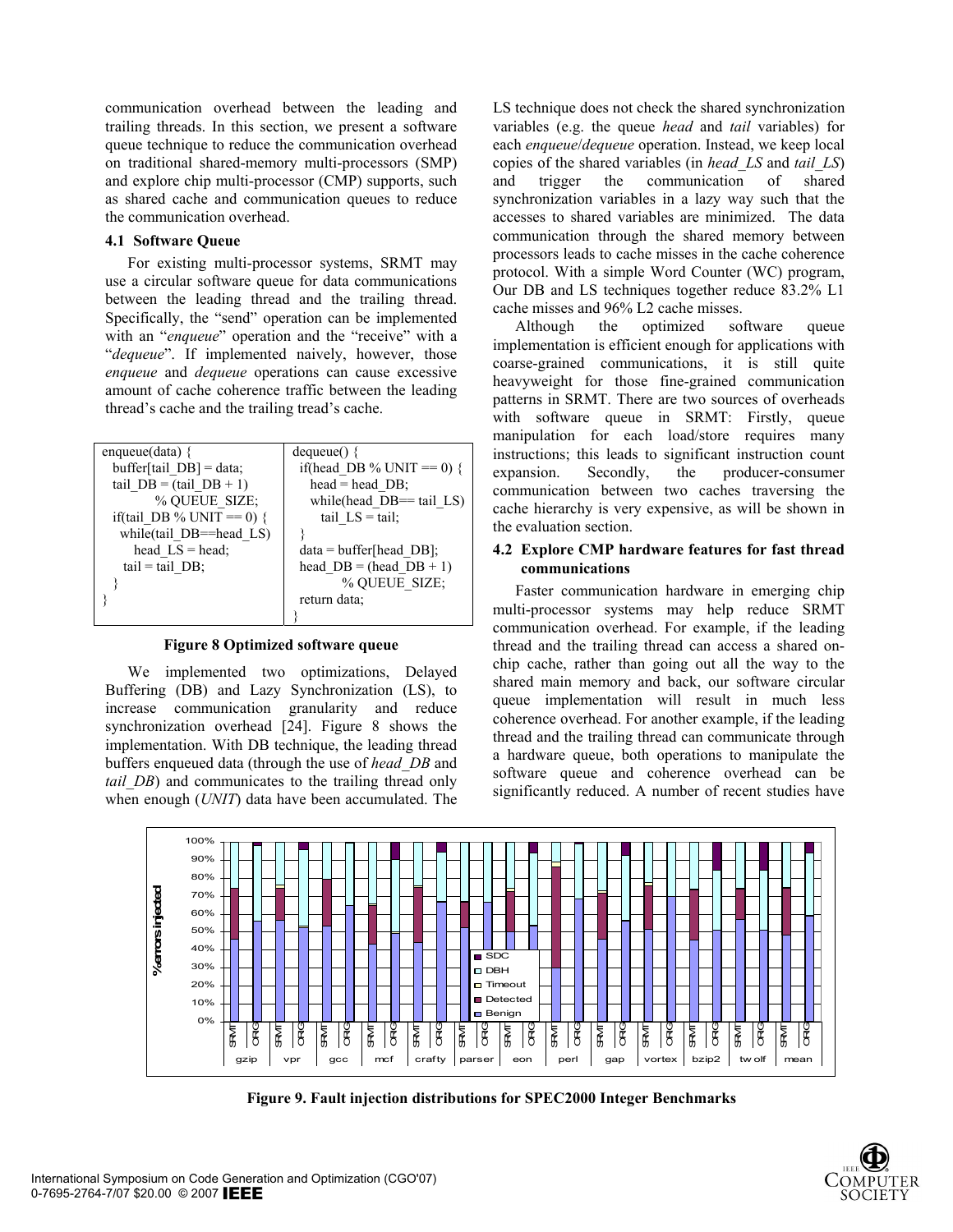been advocating such communication queues for intrachip core-to-core communications [11][15][19][29]. Note that such hardware is widely useful in any applications, not just SRMT, where more direct control over producer-consumer communication pattern is desirable. We experiment such general-purpose hardware support and present our experimental result in the next section.

## **5. Experiments**

We implemented our SRMT approach in a research version of the Intel production compiler, ICC 9.0, and experimented with SPEC CPU2000 benchmark programs. We first measure the error coverage rate and then report the performance impact of SRMT-based error detection. For simplicity, we compile only the source code of the benchmarks with SRMT compiler; we treat all legacy library codes, including all system calls, as binary functions and execute with one thread. All performance measurements on real machines are run with the reference input set. The reduced input set from MinneSPEC [7] was used for simulator-based experiments and error coverage collection. We used an internal CMP simulator for this study.

### **5.1 Error coverage**

To evaluate reliability of the applications generated by the SRMT compiler, we use a program instrumentation tool, PIN [18] to randomly inject one single bit of fault in one of application registers. Although in reality an error may occur in various places of the processor pipeline such as internal buffers and bypasses, in most cases the error will eventually influence application registers to affect program output. It is true that there are certain types of microarchitecture-specific faults that are difficult to inject using a software-only tool such as PIN. In return, software-based error injection techniques can be run on native hardware rather than detailed microarchitecture simulators (typically orders of magnitude slower) and allows much shorter experiment turn-around time. This type of software-based error injection technique was also used in other studies [13][17]. For error coverage measurement, each SPEC benchmark is run 1000 times and during each run one error is injected. We use software queue and run the SRMT compiler generated binaries on real machines (Intel® Xeon 2.2 GHz processor-based systems). After a fault is injected into the execution, the program may show one of the following five possible behaviors. If it generates an exception, we consider the error as Detected by Handler (DBH). If the program's output and exit code were identical to those of good execution, that fault is considered Benign (or unnecessary for architecturally correct execution [20]). If the output or exit code were different, then the fault has caused a Silent Data Corruption (SDC). There is also a slight chance that a fault may lead an application to an infinite loop. This infinite execution scenario can be detected with a timeout script; we consider errors detected this way as Timeout. For applications compiled with SRMT compiler, errors successfully detected by the trailing thread are referred to as Detected.

The numbers of DBH, Benign, Timeout, Detected, and SDC for SRMT versions and non-SRMT (ORIG) versions are plotted in Figure 9 (for integer) and Figure 10 (for floating-point).

SRMT versions, on average, have about 0.02% and 0.4% SDC for integer and floating-point benchmarks, respectively. On the other hand, non-SRMT versions have about 5.8% and 12.6% SDC for integer and floating-point benchmarks. Furthermore, non-SRMT versions have higher portions of DBH, especially for integer benchmarks: 35.3% for non-SRMT version vs. 25.0% for SRMT versions. This happens because



**Figure 10. Fault injection distributions for SPEC2000 FP Benchmarks** 

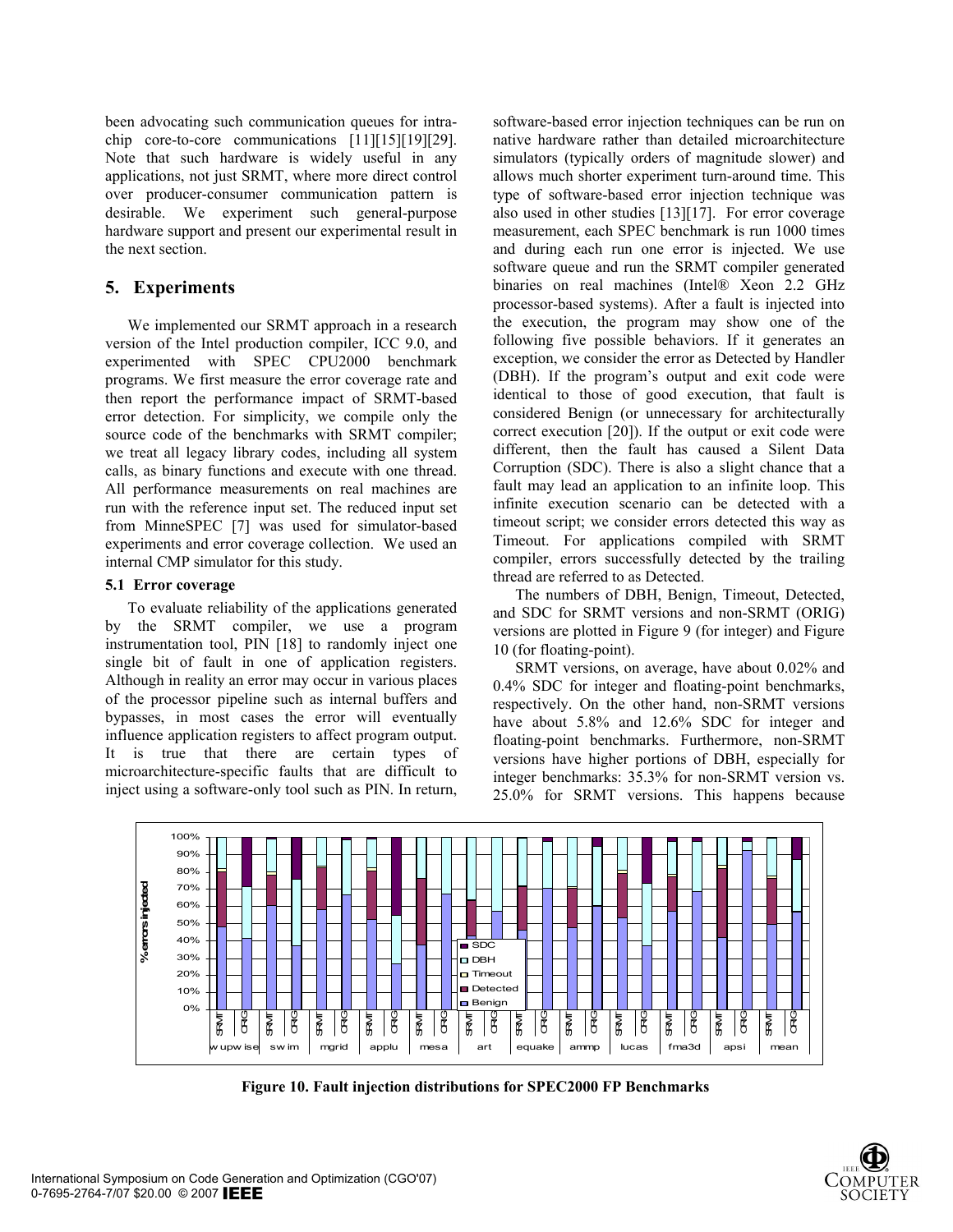undetected errors may result in invalid memory addresses, thereby leading to segmentation faults. On the other hand, SRMT programs have built-in error detection, and 26.1% and 26.8% of errors are detected for integer and floating-point benchmarks, respectively.

There are a few reasons why error coverage rate is not 100%. First, the binary code in the experiments is not replicated and hence, the errors injected into such code are not be detected. This is an example of trade-off between flexibility in software compatibility and error coverage. If desired, the entire software stack could be compiled with SRMT and made more reliable over all. Next, software-only techniques work at program-visible architected state level so there may be small window of vulnerability where a fault happens after the value is checked. For example, a value may be corrupted after it is sent to the trailing thread for checking but before being used by the leading thread [13].

#### **5.2 Performance**

Our SRMT targets emerging CMP processors that are more susceptible to soft-errors. We first evaluate the performance potential of our SRMT approach on a CMP prototype with a cycle-accurate simulator. The CMP prototype supports an inter-core communication queue, which has been proposed as a general communication mechanism in recent studies [11][15][19][29]. More specifically, our simulator supports a SEND instruction to put data into the hardware queue and a RECEIVE instruction to get data from the queue. These instructions automatically block when the queue is full or empty, respectively. The queuing mechanism is fully pipelined. We simulated six SPEC CPU2000 integer benchmarks. The latency for the data traveling in the queue from the leading thread to the trailing thread is also faithfully modeled.

Performance results are shown in Figure 11, relative to non-SRMT programs. It shows that we may achieve SRMT with only 19% overhead (see the bar marked with *CMP on-chip queue*), which is competitive with HRMT that uses special hardware extensively [12]. Note that it is possible that this overhead can even be further reduced with further support in the instruction set architecture (ISA). Figure 11 also shows dynamic instruction counts of the leading and trailing threads. The trailing thread always has less instruction executed, as some computations become dead after error checking. Therefore the leading thread dominates the SRMT execution time. Here, dynamic instruction count increase in the leading thread (about 37%) is higher than cycle time increase (19%). This is because the newly inserted instructions for SRMT are mostly for enqueue and register spill/restore. As such they are not as performance-critical as memory accesses and branches.

We next experiment our SRMT approach without the communication queue but with a shared on-chip cache. Although a few commercial CMP processors that contain a shared L2 cache are being introduced nowadays, we have not been able to run our SRMT compiler on such a system yet. Our experiment is conducted on the same simulator; the cores in the CMP prototype have private L1 caches and share the same on-chip L2 cache. Figure 12 shows dynamic instruction count increases in the leading thread (right-hand bars) and performance slowdown (left bars). The overall performance slowdown is about 2.86X and the instruction count increase is about 2.2X. Here the performance slowdown rate is higher than that of dynamic instruction count increase because there is still significant coherence overhead to move the queue data from leading CPU's L1 cache to trailing CPU's L1 cache through the cache hierarchy.



**Figure 11. Performance impact of SRMT on Simulator for CMP machine with on-chip queue** 



#### **Figure 12. Performance of SRMT with SW queue on Simulator for CMP machine with shared L2**

We also experiment our SRMT with software queue communication on a shared-memory system with eight Intel® Xeon 2.2GHz processors [22], to understand the effects of three different communication patterns on SRMT performance. Each processor supports two hyper-threads so we can run the leading and trailing

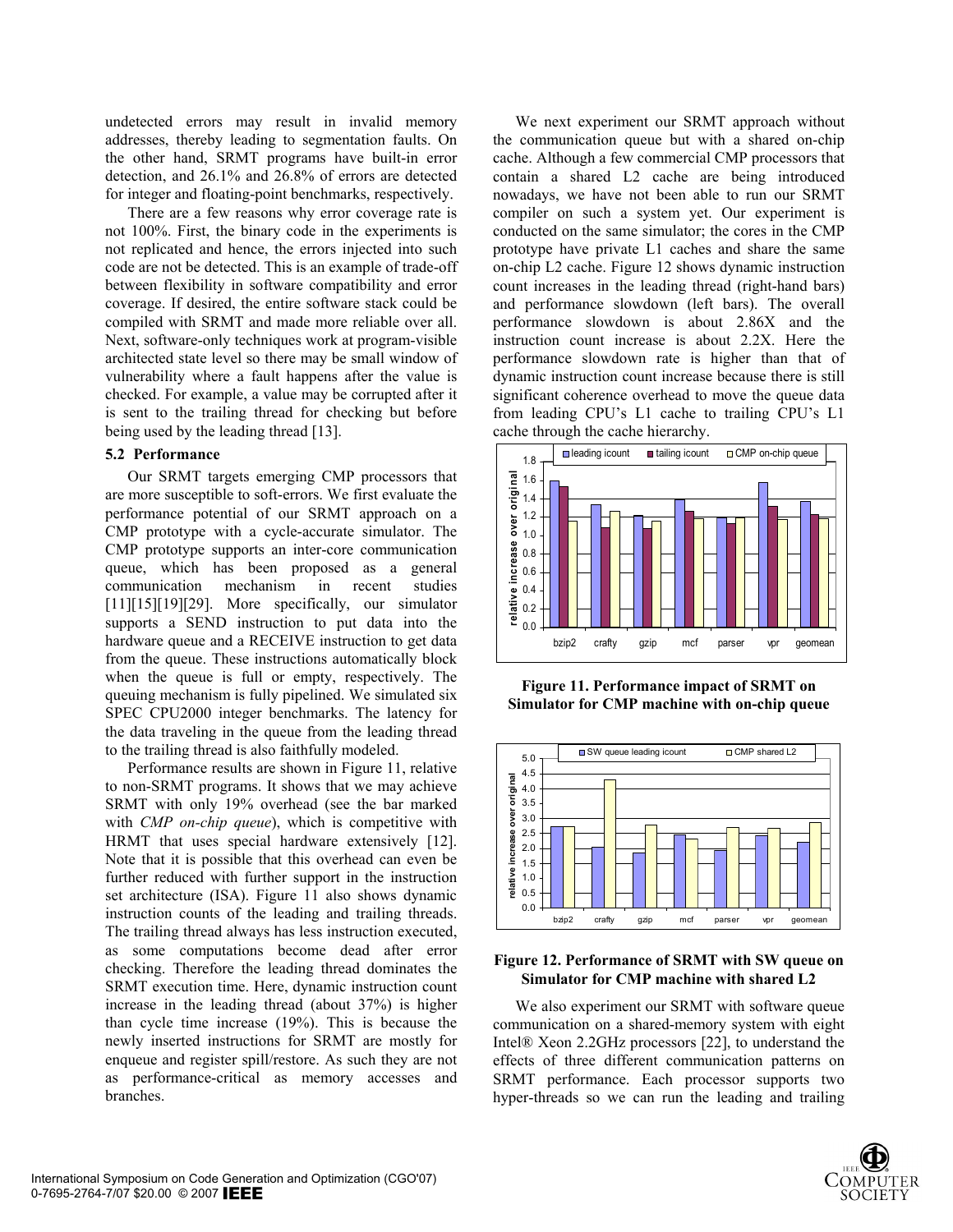

**Figure 13 Overhead of SRMT with SW queue on SMP machine for Spec2000 Benchmarks**

threads on the two hyper-threads of the same processor (config 1). Also, the eight processors are grouped into two clusters, with four processors in each cluster sharing an off-chip L4 cache. We can run the leading and trailing threads on two processors that are either in the same cluster sharing the L4 cache (config 2) or in different clusters accessing two different L4 caches (config 3).

Figure 13 shows performance results for SPEC CPU2000 integer and floating-point benchmarks. As expected, overhead with software queue on SMP machine is quite high, with average slowdown more than four times. This is mainly due to the cache coherence overhead reasons discussed in Section 4. It is interesting to notice that the configuration with two threads running on two processors sharing the same L4 cache, config 2, performs the best. Even though two hyper-threads share an L1 cache, they also share most of microarchitecture resources, such as execution units. The latter is the performance limiter for the hyperthreading configuration, config 1. On the other hand, config 1 performs better than the configuration with the

two threads running on two processors accessing two different L4 caches, config 3. Here large cluster-tocluster communication latency is clearly holding the whole system back.

### **5.3 Communication bandwidth**

Figure 14 shows total number of bytes of data communicated between the leading and trailing treads divided by total cycle count of original program execution without SRMT. This gives average bandwidth requirements for our SRMT approach in order to not slow down original program execution. Average bandwidth requirement in our SRMT approach is only about 0.61 byte per cycle, compared to that of 5.2 bytes per cycle in HRMT approach [6]. This demonstrates a key benefit of our SRMT approach over HRMT and binary tool based approaches. Unlike HRMT approaches, which incur communication for each memory access, we do not need data communication for local memory accesses, such as register spills and reloads, which are common in CISC ISAs like IA-32.



**Figure 14. SRMT Bandwidth Requirement for SPEC2000 Benchmarks** 

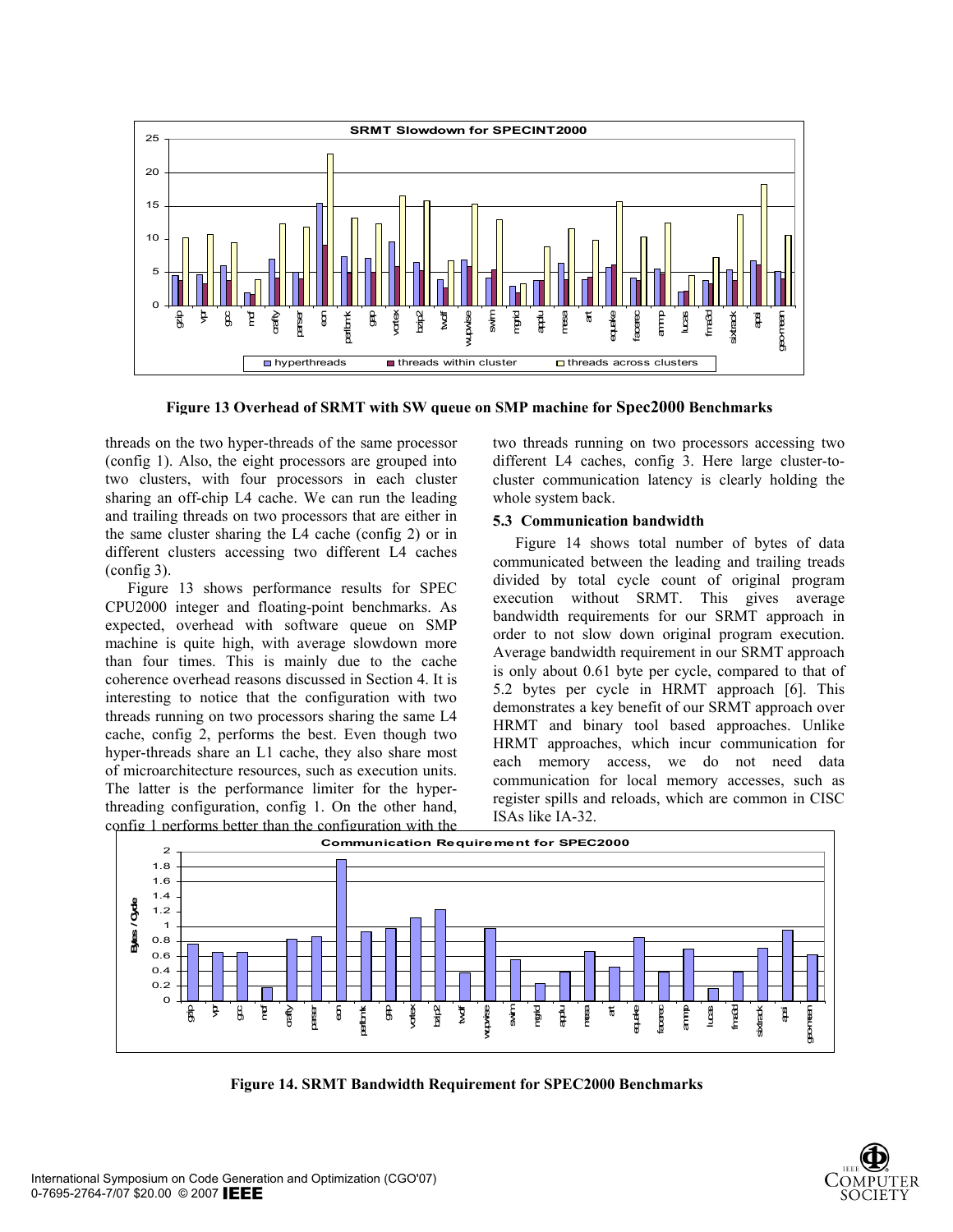Note that bandwidth requirements for different benchmark programs are roughly proportional to the performance slowdown shown in Figure 13. This again confirms that slow down in our SRMT approach with software queue on SMP machines mostly comes from data communication overhead.

### **6. Summary and Future Work**

This paper presents a Software-based Redundant Multi-Threading (SRMT) approach for transient fault detection. We show that SRMT is a promising technique with the following advantages:

- Software-based approach can reduce design and validation complexity inherent in HRMT approaches.
- Software-based approach is flexible. Applications with SRMT and normal applications without SRMT can run simultaneously on the same hardware for different reliability and performance requirements. We also allow SRMT code and existing binary code to be linked and run in the same application.
- Sophisticated compiler analysis and optimizations can reduce error checking overhead. For example, SRMT incurs about 0.61 bytes per cycle communication bandwidth, comparing favorably to 5.2 bytes per cycle in HRMT [6].
- For emerging Chip-level Multi-processors (CMP) that have fast intra-chip communication queues between cores, we show that slowdown of SRMT over original program is about 19%. This is competitive with HRMT approaches [12].
- Our SRMT approach achieves error coverage rate of 99.98% and 99.6% for SPEC CPU2000 integer and floating-point benchmarks, respectively, making it useful in many applications.

Currently, we are pursuing the following extensions:

- SRMT can be extended to perform both error detection and recovery. One way to perform error recovery is to have two trailing threads, and use majority voting to recover from a single error. This may require us to check for errors that are currently detected by signal handlers. Another method is to explore hardware support to buffer store values for recovery.
- Our SRMT technique currently only allows the leading thread to perform non-local memory accesses, and send results to the trailing thread. We may balance memory references in the two threads and allow the trailing thread to perform some nonlocal memory references and send the result to the leading thread.
- There exist several binary translation works to improve reliability [2]. We may apply our SRMT technique through binary translation to improve reliability of legacy code without recompilation.
- We are also working closely with a processor reliability group to apply our SRMT approach in mean-time-to-fail (MTTF) and soft-error rate (SER) measurements with Neutron-induced softerrors.

### **Acknowledgements**

We would like to thank Intel's compiler team for developing the compiler infrastructure used in this study, Jesse Fang, John Crawford, Shubu Mukherjee, Nelson Tam, Guilherme Ottoni, Shiliang Hu and Wei Liu for their support and valuable comments, Peng Tu, Robert Cox, Jack Liu for helping with the compiler internals. We appreciate the comments from the anonymous reviewers that helped improve the quality of the paper.

### **References**

- [1] R. Baumann. Soft-Errors in Commercial Semiconductor Technology: Overview and Scaling Trends. *IEEE 2002 Reliability Physics Symposium*, Tutorial Notes, Reliability Fundamentals, IEEE press, 2002.
- [2] E. Borin, C. Wang, Y. Wu, G. Araujo, Software-Based Transparent and Comprehensive Control-Flow Error Detection. In *Proceedings of the Fourth Annual International Symposium on Code Generation and Optimization*, 2005.
- [3] C. Constantinescu. Trends and Challenges in VLSI Circuit Reliability. *IEEE Micro, 23(4), 14-19*, July 2003.
- [4] J. Dugan and M. Lyu. System Reliability Analysis of Nversion Programming Application. *IEEE Transactions on Reliability, 43(4), 513-51*9, Dec. 1994.
- [5] H. Ando, et al. A 1.3-GHZ Fifth-Generation SPARC64 Microprocessors. *IEEE Journal of Solid-State Circuits Conference, 38(11), 1896-1905*, Nov. 2003.
- [6] M. Gomaa, C. Scarbrough. T. N. Vijaykumar, and I. Pomeranz. Transient-Fault Recovery for Chip Multiprocessors. In *Proceeding of the 30th Annual International Symposium on Computer Architecture*, 2003.
- [7] A. KleinOsowski and D.J. Lilja. MinneSPEC: A New SPEC Benchmark Workload for Simulation-Based Computer Architecture Research. *Computer Architecture Letters*, 1, June 2002.
- [8] R. Lo, F. Chow, R. Kennedy, S.-M. Liu, and P. Tu. Register Promotion by Sparse Partial Redundancy Elimination of Loads and Stores. In *Proceeding of ACM SIGPLAN Conference on Programming Language Design and Implementation*, 1998.
- [9] S. S. Mukherjee. M. Kontz, and S. Reinhardt. Detailed Design and Evaluation of Redundant Multithreading Alternatives. In *Proceedings of the 29th Annual*